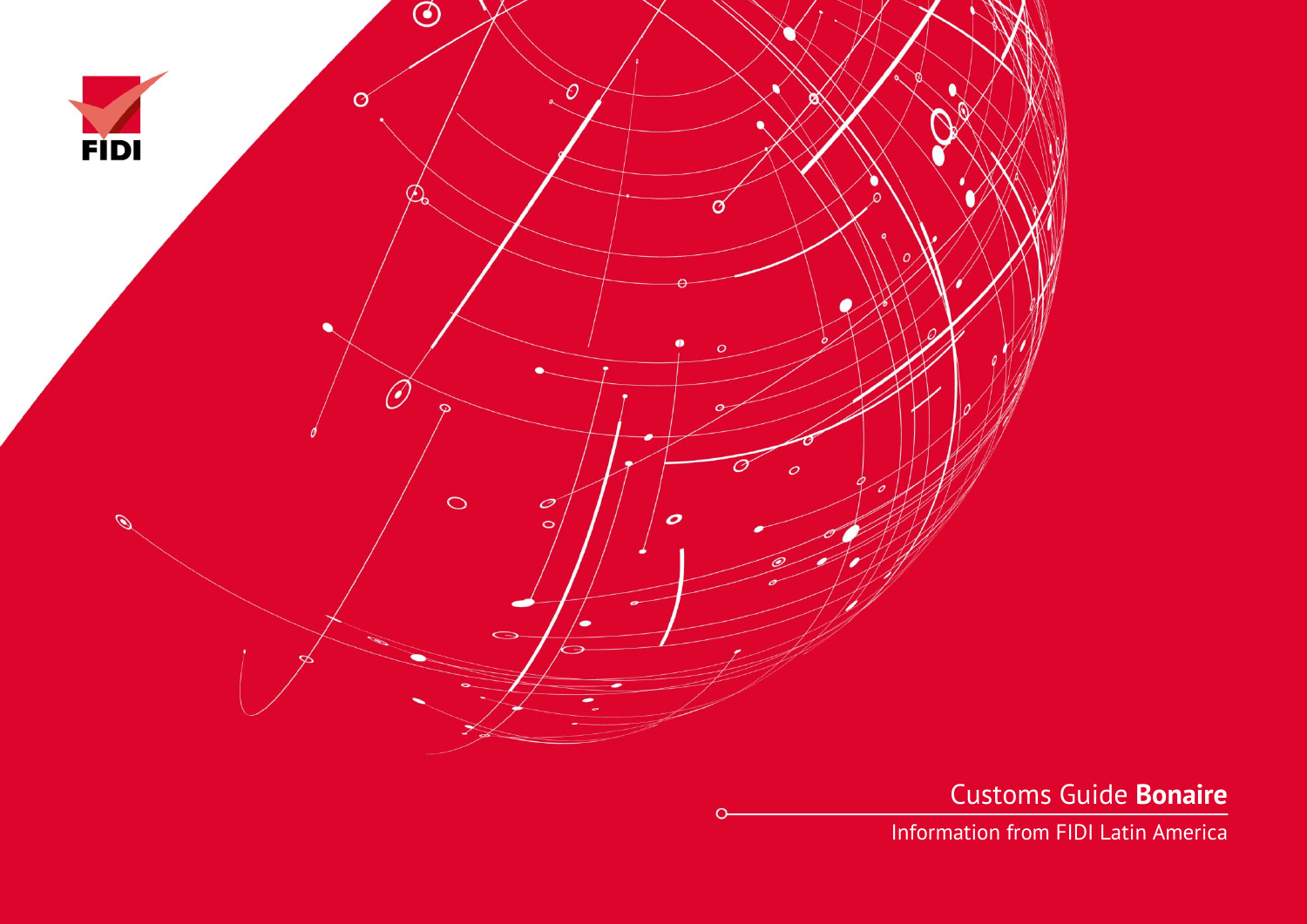## **Customs guide** Bonaire

## **The global quality standard for international moving.**

The FAIM label is your global assurance for a smooth, safe and comprehensive relocation process.





| <b>GOODS</b>            | <b>DOCUMENTS REQUIRED</b>                                                                                                                                                                                                                                                                                                                                                                                                                     | <b>CUSTOMS PRESCRIPTIONS</b>                                                                       | <b>REMARKS</b>                                                                                                                                                                                                                                                                           |
|-------------------------|-----------------------------------------------------------------------------------------------------------------------------------------------------------------------------------------------------------------------------------------------------------------------------------------------------------------------------------------------------------------------------------------------------------------------------------------------|----------------------------------------------------------------------------------------------------|------------------------------------------------------------------------------------------------------------------------------------------------------------------------------------------------------------------------------------------------------------------------------------------|
| <b>Removal goods</b>    | Truthfully completed and signed application<br>form.<br>Exemption permit household items, vehicles,<br>×<br>vessels, moto.<br>A clear photocopy of your Passport (page<br><b>CO</b><br>photo and name).<br>Import tax exemption.<br><b>CO</b><br>Request deregistration population register -<br>×.<br>municipality last living Netherlands (copy is<br>sufficient).<br>Certificate of Residence.<br>×.<br>Work Permit.<br>×.<br>• Inventory. | Only accepts an original completed<br>exemption form and not a copy (fill in with<br>blue ink).    | • CUSTOMER DOES NOT HAVE TO BE<br>PRESENT AT CUSTOMS CLEARANCE OF<br>HOUSEHOLD GOODS.<br>Used household goods and personal effects<br>are duty-free if they have been owned and<br>used by the Customer for over six months.<br>Customer must contact Destination Agent<br>upon arrival. |
| <b>Restricted items</b> |                                                                                                                                                                                                                                                                                                                                                                                                                                               | • All new items (invoice required).                                                                |                                                                                                                                                                                                                                                                                          |
| <b>Prohibited items</b> |                                                                                                                                                                                                                                                                                                                                                                                                                                               | Drugs and narcotics.<br>• All weapons are subject to a special license.                            |                                                                                                                                                                                                                                                                                          |
| <b>Pets</b>             | Health Certificate from veterinarian<br><b>COL</b><br>required.                                                                                                                                                                                                                                                                                                                                                                               |                                                                                                    |                                                                                                                                                                                                                                                                                          |
| <b>Motor vehicles</b>   | Certificate of Registration.<br><b>COL</b><br>$\blacksquare$ Title.                                                                                                                                                                                                                                                                                                                                                                           | • Used autos are allowed duty-free import if<br>owned and used by Customer for over six<br>months. | <b>CUSTOMER MUST BE PRESENT AT</b><br><b>CUSTOMS CLEARANCE</b>                                                                                                                                                                                                                           |